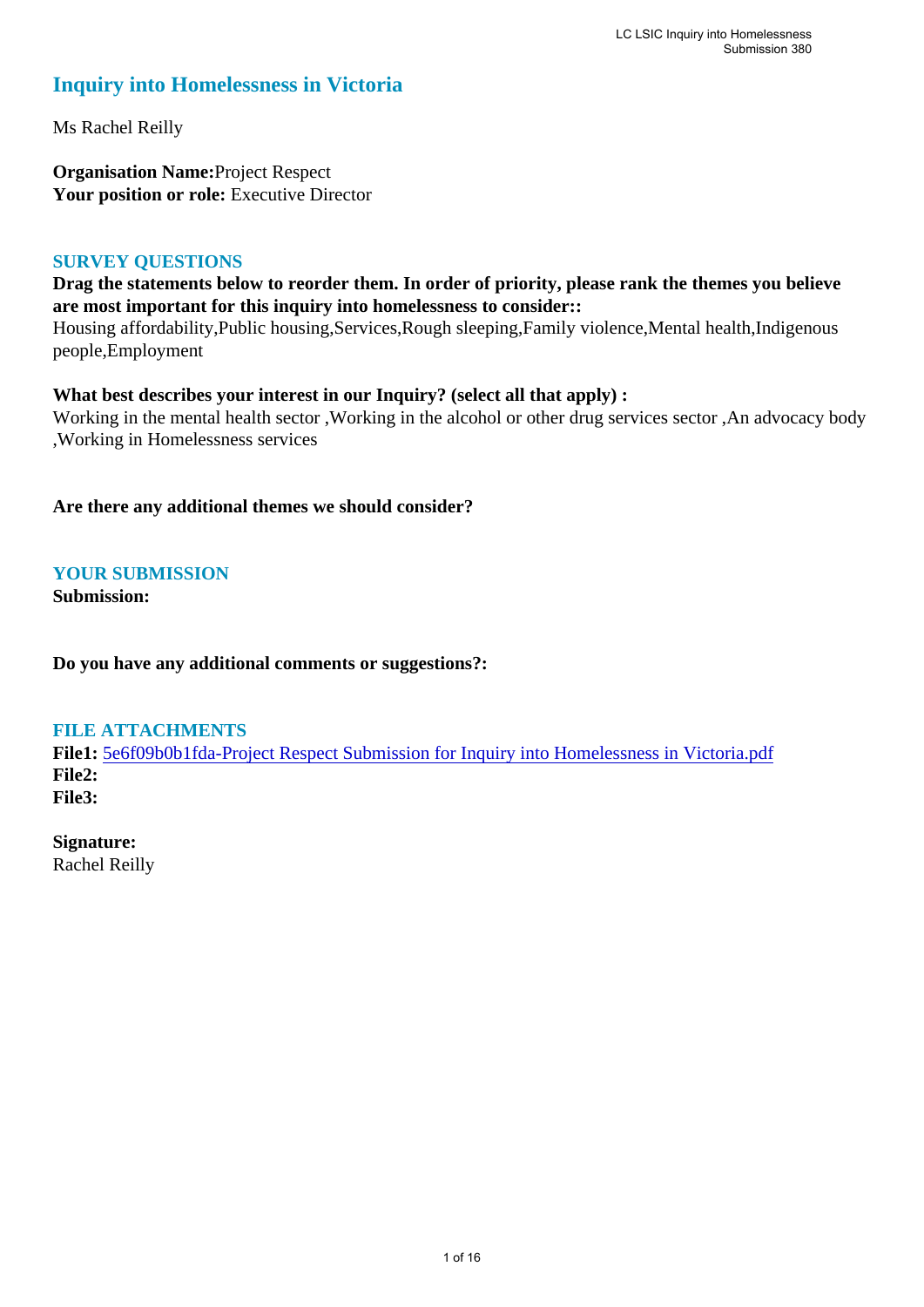.C LSIC Inquiry in **Submission 380** 

# **INQUIRY INTO HOMELESSNESS IN VICTORIA**

**Project Respect Submission** 

Contact: **Rachel Reilly Executive Director**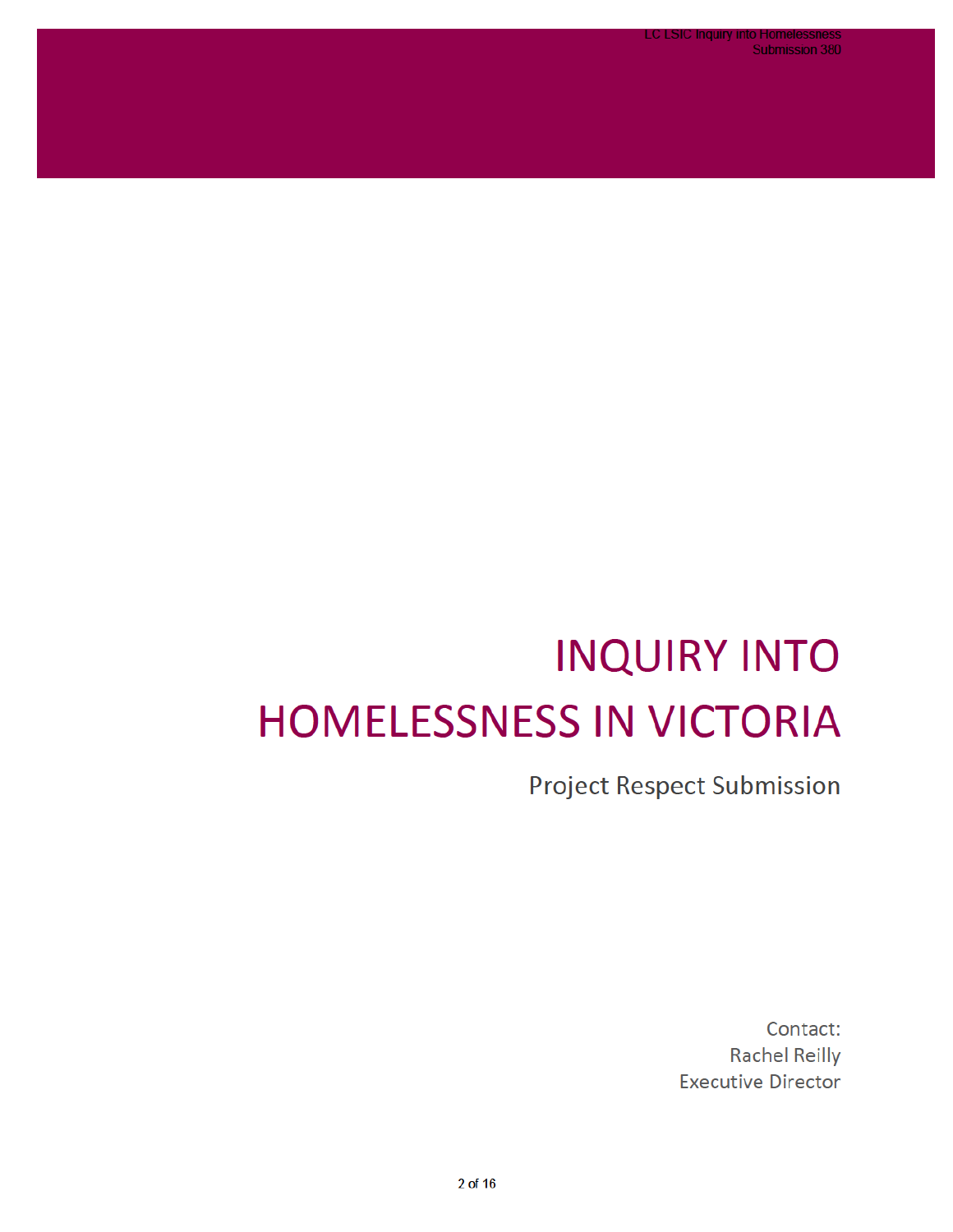# Contents

| 1. Overview of homelessness and housing issues amongst women in the sex industry in Victoria  6 |
|-------------------------------------------------------------------------------------------------|
|                                                                                                 |
|                                                                                                 |
|                                                                                                 |
|                                                                                                 |
| 3. Impacts of the housing instability and homelessness on women in the sex industry11           |
|                                                                                                 |
|                                                                                                 |
|                                                                                                 |
|                                                                                                 |
|                                                                                                 |
|                                                                                                 |
|                                                                                                 |
|                                                                                                 |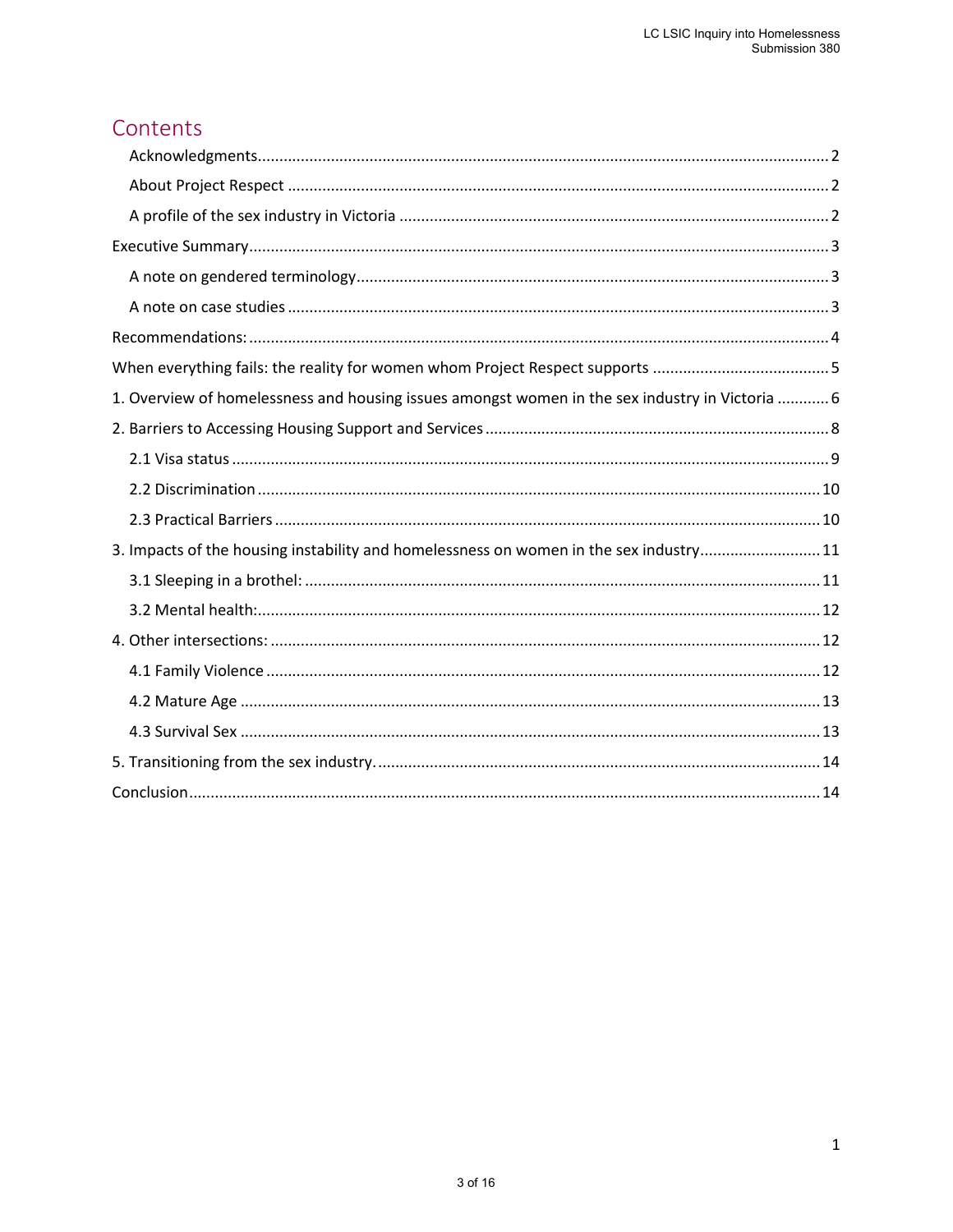### <span id="page-3-0"></span>Acknowledgments

Project Respect would like to acknowledge Alicia Filev, Natalie Bassett-Bokic, Madeline Page and Rachel Reilly as the authors of this submission. We would also like to acknowledge our Women's Advisory Group which consists of women with past or present lived experience of the sex industry, the women we work with and the women we met during outreach to licensed brothels who have provided critical insight into the housing issues they have experienced.

### <span id="page-3-1"></span>About Project Respect

Project Respect is a specialised women's service working from a feminist and intersectional framework, which positions women at the centre of our work and recognises the structural systems which underpin and perpetuate gender inequality. We are the only service of this kind in Victoria.

We are a support and referral service for women in the sex industry and women trafficked for sexual exploitation. We undertake outreach to 88 licensed brothels across the Greater Melbourne Region to provide information to women should they require it, provide casecoordination for women in the sex industry, and intensive case-management for women trafficked for sexual exploitation. We also support women who indicate they would like to reduce their hours or make a sustainable transition out of the sex industry. We deliver capacitybuilding workshops to a broad range of social, community and welfare services, which includes sections on human trafficking indicators, support and referral pathways. We run a peer-led Women's Advisory Group consisting of women with experience of the sex industry who provide information, guidance and input on strategic direction for the organisation. We also create a safe space for women, including a monthly peer-led community lunch.

### <span id="page-3-2"></span>A profile of the sex industry in Victoria

The licensed sex industry in Victoria is regulated by Consumer Affairs Victoria through the Sex Work Act 1994. And Sex Work Regulations 2016. There are limited WH&S and social protections afforded to women in the industry, despite it being a high-risk space. There are currently 89 licensed brothels and more than 600 owner-operated licensed sex industry businesses in Victoria. Further, there is an estimate of 500 massage parlours offering unregistered sexual services, and an unknown quantity of women involved in informal (illegal) spaces such as street based and provision of sexual services from private spaces such as apartments and motels.

Data on people involved in the sex industry is very difficult to obtain, due to the stigma, discrimination and criminality of the industry. Research which is available generally focuses on the licensed/regulated space. However, from the limited data available, and based on our own data from our 20-year history of outreaching to licensed brothels in Victoria, we observe that the sex industry is comprised of a majority migrant workforce population.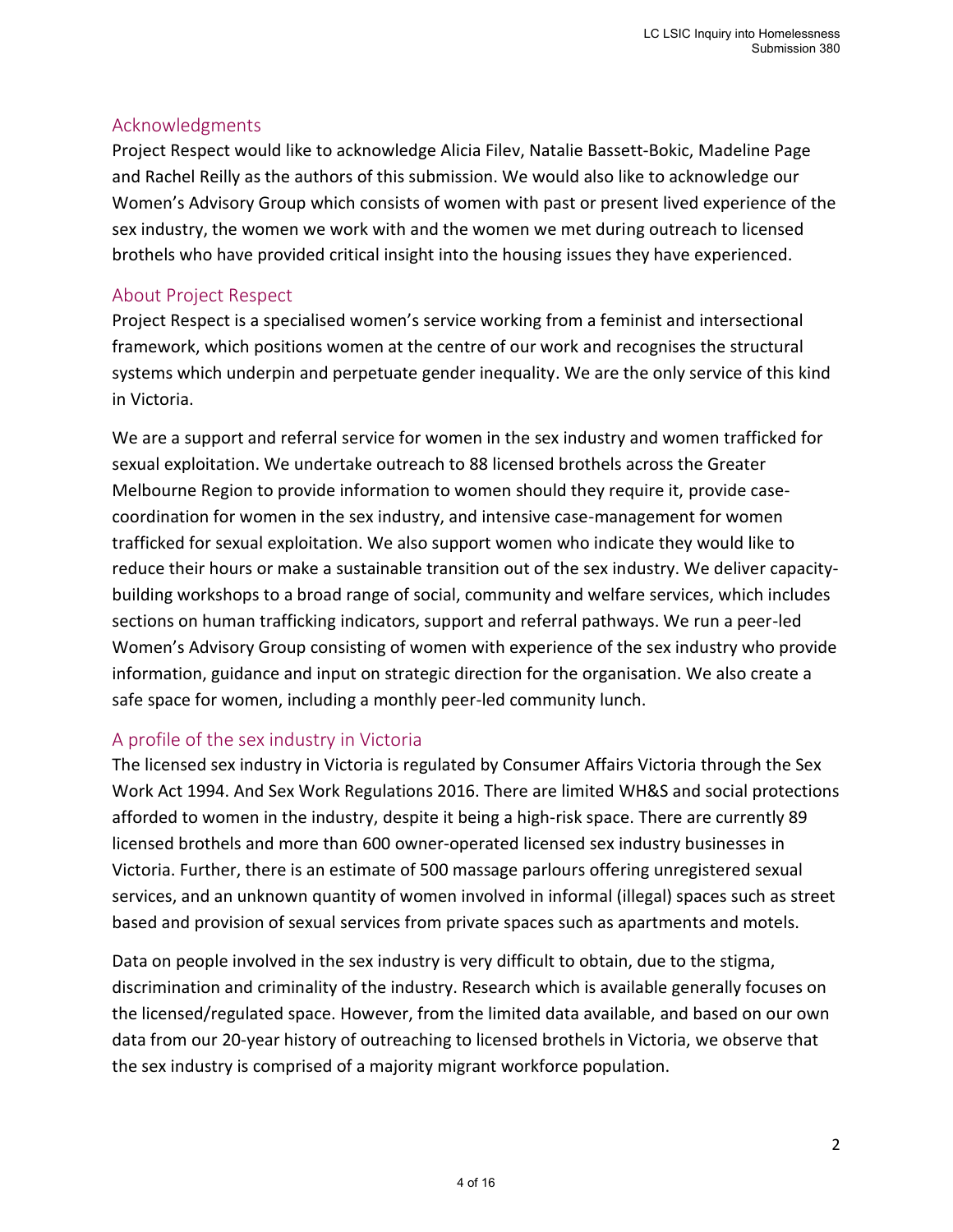# <span id="page-4-0"></span>Executive Summary

Homelessness and housing insecurity for women with experience of the sex industry, including women trafficked is pervasive and prevalent. Women with experience of the industry experience a broad range of social and structural issues which place them at risk of homelessness and create barriers to accessing and sustaining secure housing. Furthermore, due to the intense stigma and discrimination women in the sex industry face, they are often confronted with additional barriers to accessing safe and secure housing. In addition, the lack of secure housing for women trafficked and women on temporary visas can place them at greater risk of physical and emotional harm.

### <span id="page-4-1"></span>A note on gendered terminology

Project Respect works with women who identify as women. As such, we use primarily use gendered language in this submission. Project Respect submits to this inquiry the particular vulnerabilities, trauma and complex needs of women engaging in the sex industry and who have been trafficked for the purposes of sexual exploitation, and the impact housing insecurity can have on them.

### <span id="page-4-2"></span>A note on case studies

All names have been changed in case studies and identifying detail removed or changed. However, these are real examples from women Project Respect supports.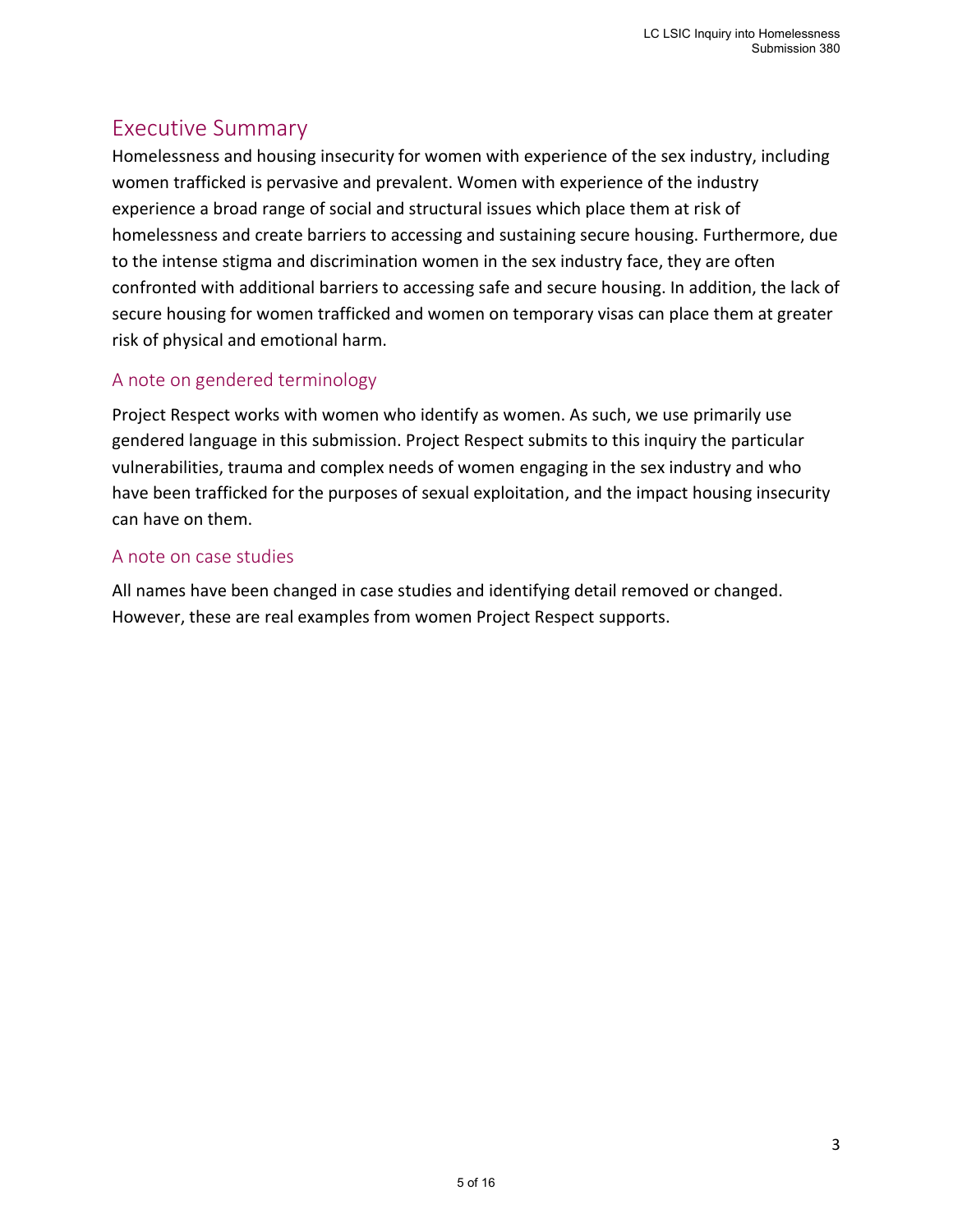# <span id="page-5-0"></span>Recommendations:

- 1. Women in the sex industry be recognised and included as a vulnerable community with increased possibility of 'sleeping rough' in government strategies;
- 2. That the Victorian government provide specific transitional housing for:
	- a. women with experience of the sex industry to ensure they are not further stigmatised and the housing is appropriate to their needs and circumstances;
	- b. women who have been trafficked who are unable to access the Commonwealth funded Support for Trafficked People program, so they are provided with the relevant supports to address their experiences of trauma and become active participants in the Victorian community;
	- c. women on temporary visas experiencing housing instability and/or violence;
	- d. women wishing to make a transition from the sex industry to ensure they are able to make a sustainable transition, reducing the likelihood of oscillating in and out of the industry as an outcome of housing insecurity.
- 3. That the next National Census to be held in 2021 collects data on women sleeping in licensed brothels and includes this data in homelessness statistics;
- 4. That the social, community and welfare sector undertake capacity-building training on supporting women with experience of the sex industry and the unique barriers they experience when accessing support;
- 5. That the social, community and welfare sector, particularly the housing sector undertake capacity-building training on
	- a. the risks and indicators of human trafficking, as they are often exposed to women who have experienced modern slavery: and,
	- b. supporting women trafficked and the unique barriers they experience when accessing support.
- 6. Ensure migration rules and eligibility requirements for support services do not disempower women on temporary visas;
- 7. Work with service providers to improve access of women who are on temporary visas to be able to access support services.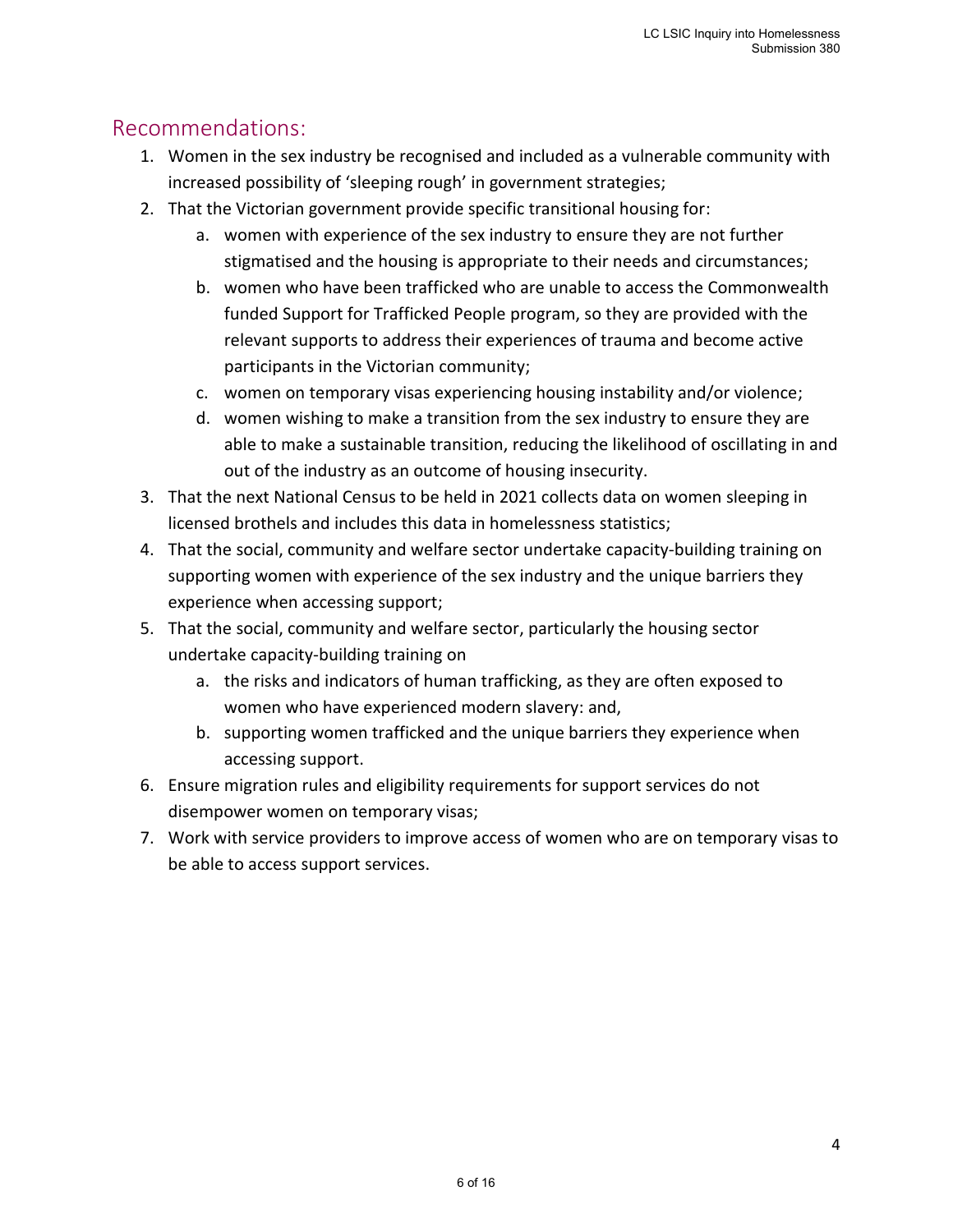# When everything fails: the reality for women whom Project Respect supports

Ava\*, a woman in her late twenties, from central Asia experienced trafficking and sexual exploitation in her country of origin and was forced into the sex industry by her parents at a very early age. She left her country of origin to remove herself from this exploitation.

Ava came to Australia on a student visa. Due to a lack of options available, and because she was familiar with it, Ava worked in the sex industry in Australia while studying.

Ava struggled to obtain private rental but was able to obtain share house accommodation. However, whilst living in the share house Ava was sexually exploited by multiple perpetrators.

She was involuntarily hospitalized due to trauma induced psychosis.

Services, including police and family violence services expressed doubts relating to her story due to her involvement in the sex industry and the number of sexual assaults she had experienced. They had no understanding of the normalisation of violence women with experience of the sex industry sometimes experience, nor any awareness of human trafficking indicators.

During the hospital admission Ava met another perpetrator who befriended her. He offered her accommodation, which, given she had nowhere to go when she was discharged, and due to previous difficulties in securing private accommodation, she accepted.

This perpetrator domestically trafficked Ava for sexual exploitation. Given previous poor responses by services, Ava was too scared to report the situation as she didn't know what would happen to her, or where she would go.

Finally, she reported the exploitation to Project Respect but she did not want to report to the police. Due to existing relationships, Project Respect was able to support Ava into family violence crisis accommodation.

However, as an outcome of ongoing sexual exploitation, Ava exhibited sexualised behavior. Staff did not apply an intersectional lens and judged her as being unsafe around children due to her involvement in the sex industry and did not want her in the shared crisis accommodation with other women and children.

Ava was moved between different motels and crisis sites which exposed her to a third perpetrator.

Ava's temporary visa status means she is not eligible for government housing or any type of government support and it limits her ability to access services.

With the support of Project Respect, Ava has been accepted into medium term housing where she is also provided a financial allowance and meals. This is assisting Ava to recover safely, while also not forcing her to return to the sex industry while she recovers from the sexual trauma.

This housing arrangement has been fostered outside of usual eligibility requirements.

Ava currently has an application for a protection visa submitted, however it could be years until Ava receives an outcome of her visa status, until this point Ava will remain in medium term/transitional housing.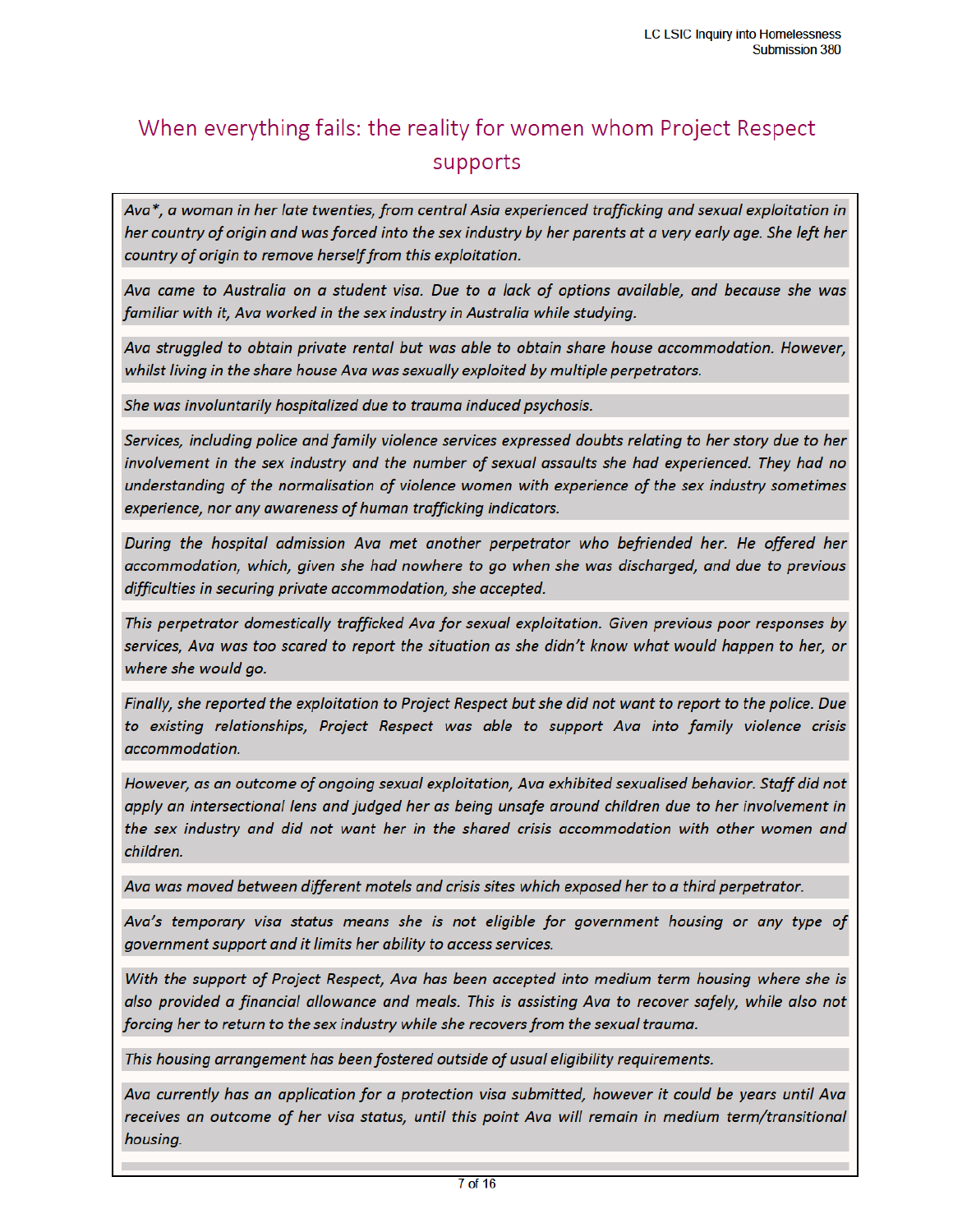# <span id="page-7-0"></span>1. Overview of homelessness and housing issues amongst women in the sex industry in Victoria

Research indicates that women who are experiencing homelessness generally stay with friends or family, in their car, extremely crowded dwellings or are physically 'hiding'. <sup>1</sup> This reflects the experiences of women in the sex industry, including women who have experienced human trafficking. Housing is a significant issue for women in the sex industry, and is one of the most common issues women present with when seeking support from the organisation, and one of the most frequent topics discussed with women when we are outreaching to licensed brothels.

Many of the women Project Respect support are impacted by homelessness, housing instability, insecure interim and short-term forms of housing, or housing which does not adequately meet their needs. Access to housing is impacted by a range of factors including visa status, economic disadvantage, stigma and discrimination and experiences of violence which all impacts on women's health, safety and wellbeing. Further to this, there is evidence that the sex industry creates an additional layer of invisibility in understanding the size and scope of homelessness impacting on women in Victoria.

For the purpose of this submission, 100 case files of women supported by Project Respect over a 4-year period were reviewed and categorised, based on their housing circumstances at the time of presenting, or re-presenting to the organisation for support.

Of the 100 case files reviewed, 62 women were not born in Australia with 30 women not citizens or permanent residents and 24 women experienced trafficking. 37 of the women had 1 or more dependent children at the time of intake. As per Table 1. the majority of women supported were aged between 36-45 years.





<sup>&</sup>lt;sup>1</sup> Maree Petersen and Cameron Parsell, 'Older Women's Pathways out of Homelessness in Australia' (Report, Mercy Foundation, 2014) 18.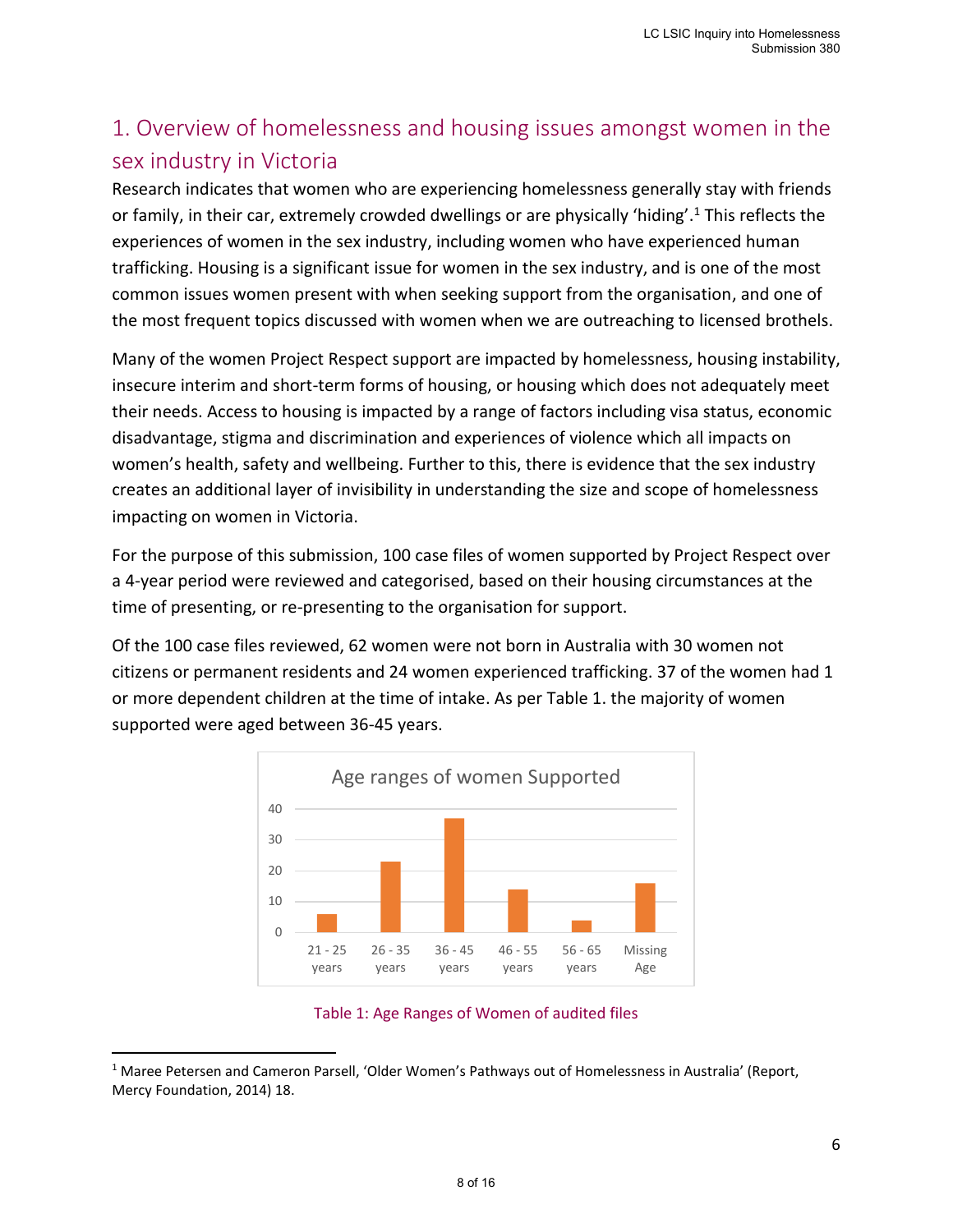As indicated in Figure A. the data revealed that 55% of women were in private accommodation, however, 18% of the women in private housing were in insecure, inappropriate or housing that posed a risk to their safety. 21% of women were homeless at the time of intake, and the remainder of women lived in various public, community, transitional or supported housing.



Accomodation type at time of intake

Figure A. Accommodation type at time of intake

As per Figure B, of the women who were homeless, the majority (31%) were sleeping in a brothel. **Project Respect considers this an invisible form of homelessness, not recognised or counted in any homelessness statistics.** Other women were sleeping on a couch at friends or acquaintances or in hostels or motels. Women were also sleeping in their cars (with their children), on the street, or had been involuntarily admitted to psychiatric facilities.

7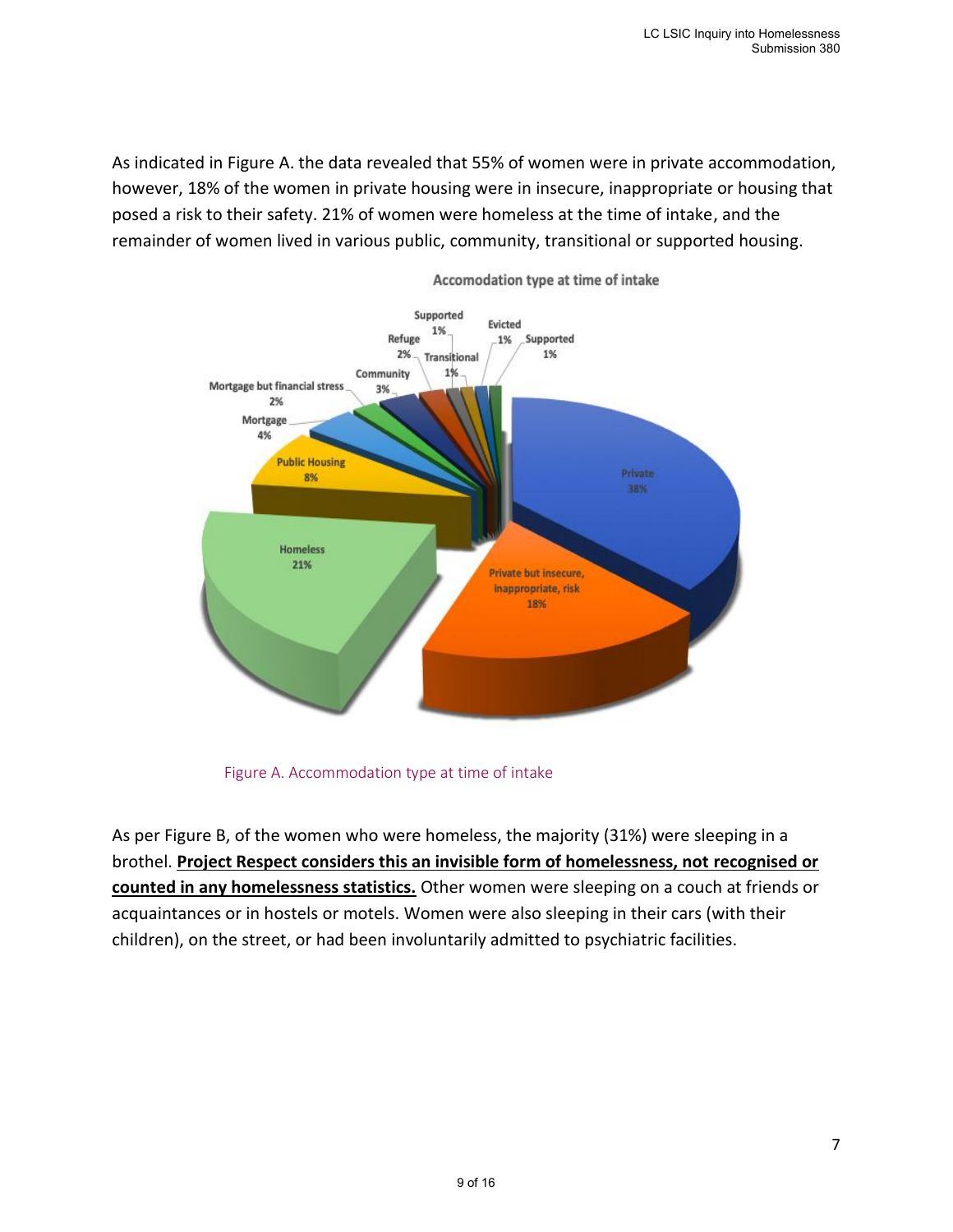

#### Where homeless women were sleeping



In the 2018/2019 year, 21% (n=48) of women met during outreach discussed housing issues, and 12% (n=28) disclosed to outreach teams that they were sleeping at the brothel as they had nowhere else to sleep.<sup>2</sup>

### <span id="page-9-0"></span>2. Barriers to Accessing Housing Support and Services

Women in the sex industry face barriers such as temporary visa status and stigma and discrimination in accessing the broad range of housing options, including public, community, temporary, emergency and private housing. Often, these barriers intersect leading to situations of increased vulnerability.

Further to this, Project Respect supports women who have been trafficked who are unable to access the government funded support for trafficked people program. When trafficked women are unable to access the government funded support program, they lose access to housing supports.

<sup>2</sup> Project Respect Annual Report 2019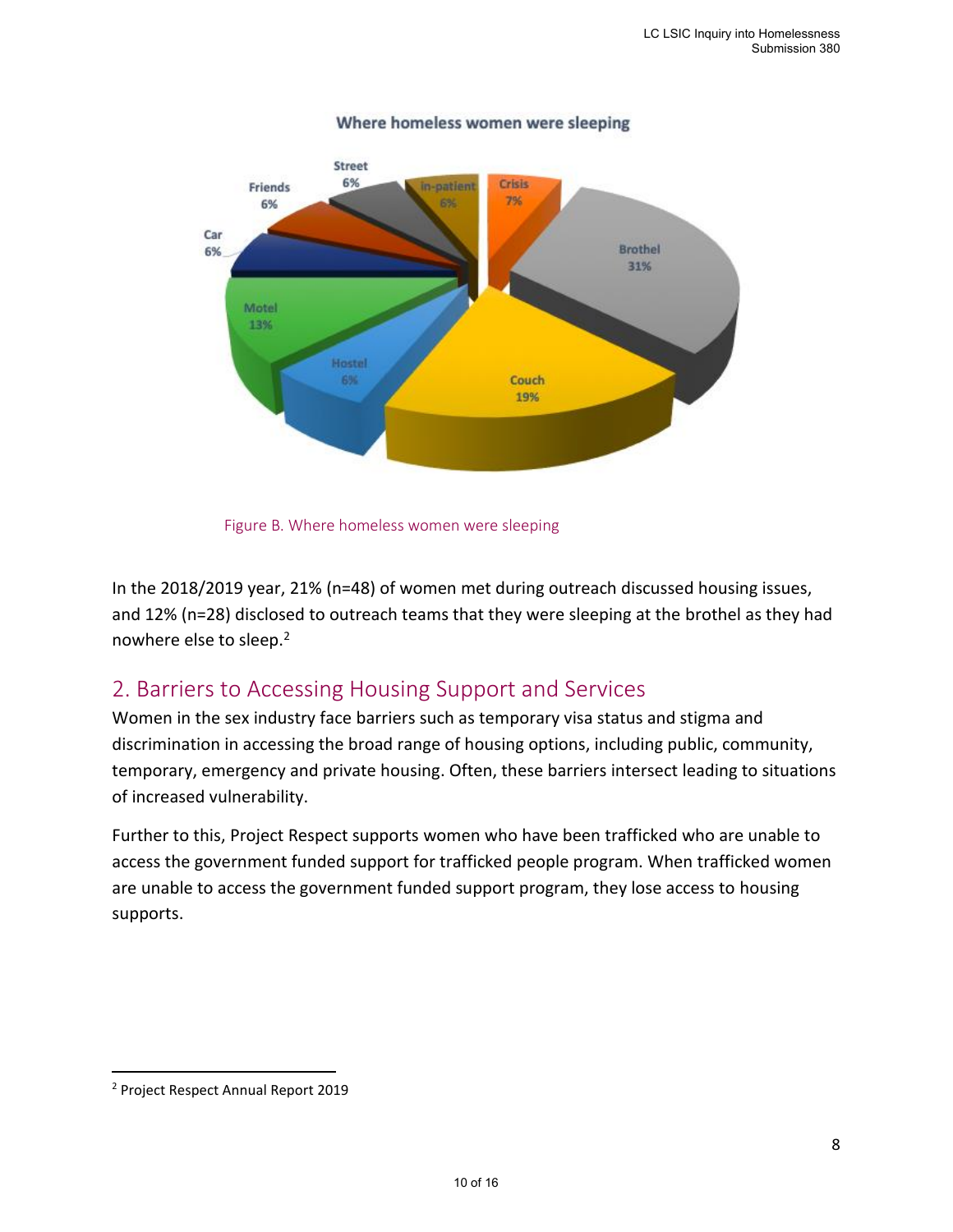### <span id="page-10-0"></span>2.1 Visa status

Over the past 4 years, Project Respect has supported 26 women who were trafficked. 13 women were on temporary visas, and some of the visa conditions stipulated that they were unable to work and not able to access government funded support services, including housing support services. Approximately 80% of the women we meet during brothel outreach identify as migrant workers, most likely on temporary visas.

Due to visa status, many women involved in the industry are only able to access private rentals and can often experience increased discrimination due to their short term visa status as well different cultural backgrounds, with cultural and language barriers also reducing their access to private rentals.

Women on temporary visas experiencing crisis are at a high risk of experiencing homelessness. The status of their visa limits the housing support services available to them which can then increase the likelihood of women rough sleeping, sleeping in brothels or returning to violent partners. Recent research relating to women on temporary visas experiencing violence found that around a quarter (24%) of women were living in crisis accommodation and around one in ten (11%) were living in temporary accommodation.<sup>3</sup> Many crisis accommodation services limit the number of women on temporary visas and make difficult decision to turn away women and children on temporary visas as they tend to stay for longer periods of time.

This is supported by the findings of the 2015 Royal Commission into Family Violence that identified women without permanent residency as particularly vulnerable due to their very limited access to support, and greater risk of coercion and control by sponsoring spouses and other family members. The report went further to call out women without permanent residency as a cohort most likely to experience additional barriers to gaining access to refuge, crisis accommodation and other forms of housing.<sup>4</sup>

Often, the only housing option available for women in crisis on a temporary visa is a rooming house. However, women trafficked and women who have experienced violence are extremely vulnerable, have complex trauma, distrust authorities, have significant mental health issues, are often socially isolated, and can require additional measures to ensure they are safe. For these reasons, Project Respect does not consider rooming housing suitable accommodation due to the volatile nature of these environments.

Women who have experienced complex trauma are some of the most vulnerable, most marginalised and most at risk, and therefore most in need of individualised services, intensive case management and ongoing housing support which is not available in rooming houses. This

<sup>3</sup> https://www.homelessnessnsw.org.au/sites/homelessnessnsw/files/2018-12/Path%20to%20Nowhere\_0.pdf

<sup>4</sup> Royal Commission into Family Violence 2015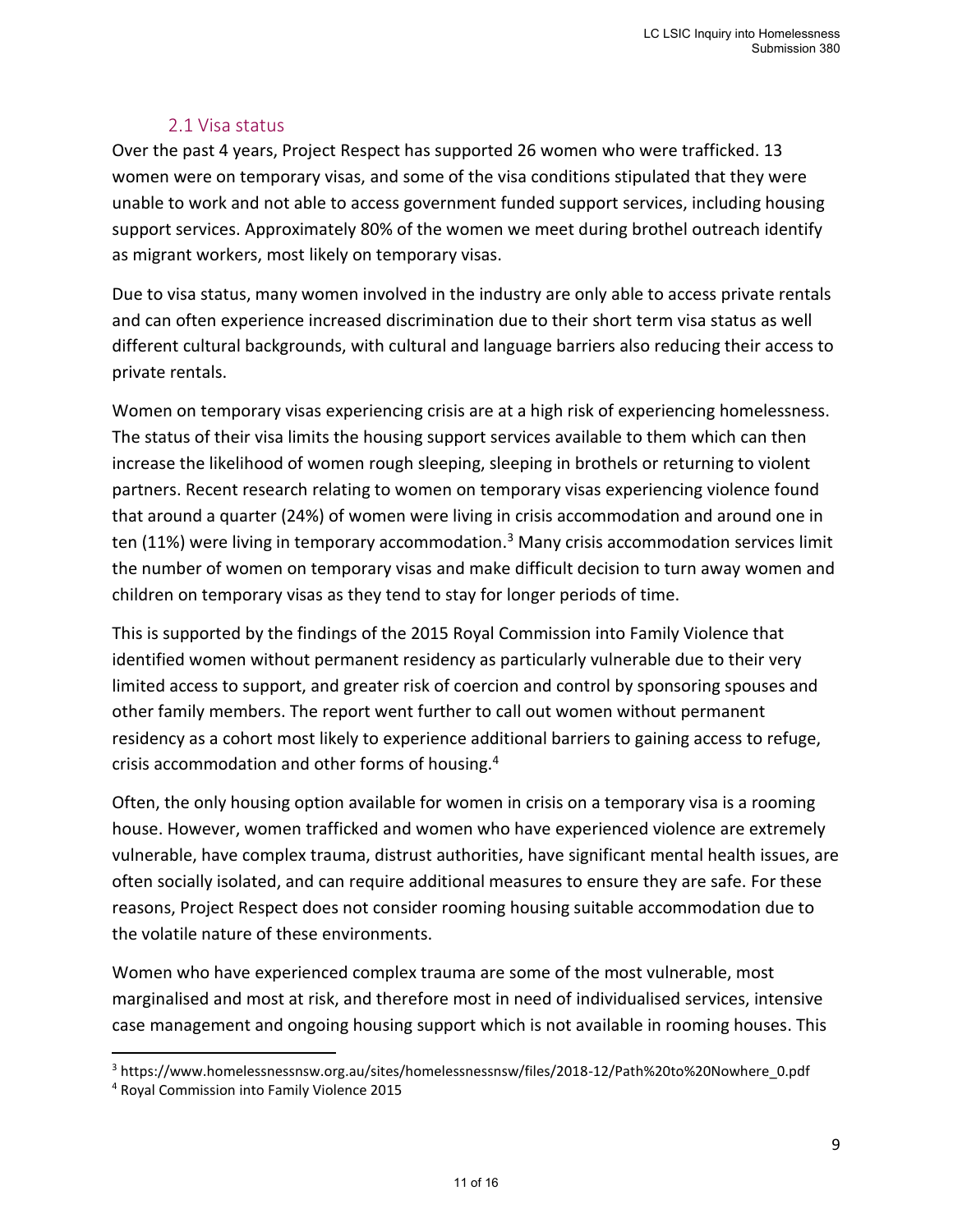places already at-risk women at greater risk, and further disadvantages them as they are not appropriately assessed for social housing/transitional housing.

### <span id="page-11-0"></span>2.2 Discrimination

Women involved in the sex industry experience significant stigma and discrimination. This prevents women from disclosing their involvement, which can impact on being able to access services to meet their needs. We have supported women who have remained homeless, including sleeping in their car, rather than disclosing their involvement in the sex industry.

Women who do disclose their involvement in the sex industry as a way of confirming their income often experience significant discrimination and stigma. This can include the assumption that women will bring clients into their home and that they are unsafe to be around other women and children, particularly in shared accommodation. These forms of discrimination are particularly harmful for women in the sex industry as they curtail their capacity to fight for the basic human right of obtaining safe and secure housing.

It is also not uncommon for landlords to demand sexual acts in place of rent and/or utilities, or as a form of control by threatening to "out" them to family and friends. This form of harassment and violence often goes unrecognized.

*Jennifer\*, a mature aged Australian woman, was living in an inadequate dwelling for a number of years until her tenancy was terminated suddenly. With this news, Jennifer was eager to obtain a private rental but was unsuccessful in the numerous applications she made. Jennifer's work history in the sex industry, low Centrelink income, and the requirement to provide pay slips from her employer prevented her from being able to secure a private rental.*

*With the support and strong advocacy of Project Respect Jennifer was able to apply for transitional housing. During the application process the housing provider argued that due to Jennifer's work history in the sex industry she may not be a suitable tenant. The housing provider expressed concerns to Project Respect that Jennifer would bring clients to the property. Project Respect fought hard for against the stigma and discrimination Jennifer was facing and she was eventually approved for the property.* 

*After several years, Jennifer remains in transitional housing where she shares a confined space with another resident who misuses substances. Jennifer remains on the public housing waiting list.* 

### <span id="page-11-1"></span>2.3 Practical Barriers

There are many barriers to accessing housing and housing services for women in the sex industry. While there exists a significant licensed sex industry in Melbourne, overwhelmingly, the industry is a cash economy, and many women lack the necessary documentation such as payslips to confirm employment. As indicated above, women are reluctant to disclose their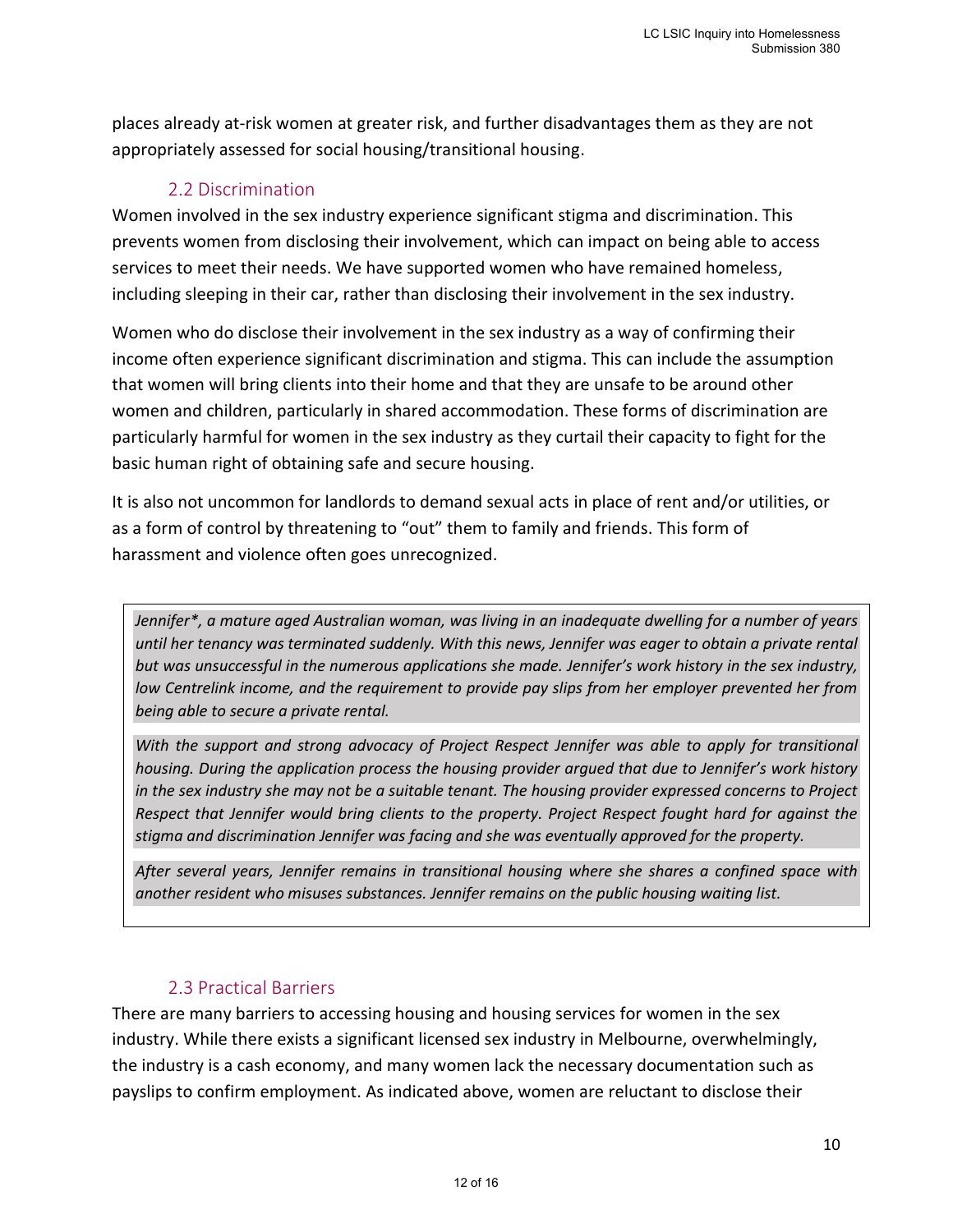involvement in the industry, which means they cannot rely on confirmation of employment though reference letters or verbal references from their employer. This can create barriers to accessing housing and housing services, but also to accessing government payments, where eligible.

Additional practical barriers relating to accessing support services also exist. Appointment times at services that operate between 9-5pm can also act as a barrier to accessing housing support. Women in the sex industry often work late nights, sometimes finishing at 4am, so attending morning appointments can be difficult. Similarly, crisis accommodation services generally operate with 10pm lock out times and so women who are in the sex industry are likely to finish their bookings later than that and then be unable to re-enter crisis accommodation.

# <span id="page-12-0"></span>3. Impacts of the housing instability and homelessness on women in the sex industry

### <span id="page-12-1"></span>3.1 Sleeping in a brothel:

During outreach to licensed brothels and during individual case-work support, women inform Project Respect that they sleep in brothels due to lack of other housing options. This is an invisible form of homelessness that is likely to have a detrimental impact on the woman's mental and physical health. Sleeping in brothels also leads to reduced sleep, increased work hours, lack of personal or social space and lack of sunlight for long periods of time contribute to negative mental health outcomes.

A number of women disclosed that they stay inside the brothel for weeks at a time without leaving the building at all. When women sleep at brothels, they are more likely to work extended hours, as they must be awake when the brothel opens and are unable to go to bed until the brothel closes. Thus, some women are getting only a couple of hours sleep a night and working extensive shifts for the remainder of their day. They are also less likely to take days off as they must be at the brothel to have a place to sleep. Women sleeping in brothels are also more likely to perform sexual services they are not wanting to provide to please management for fear of being evicted from the brothel.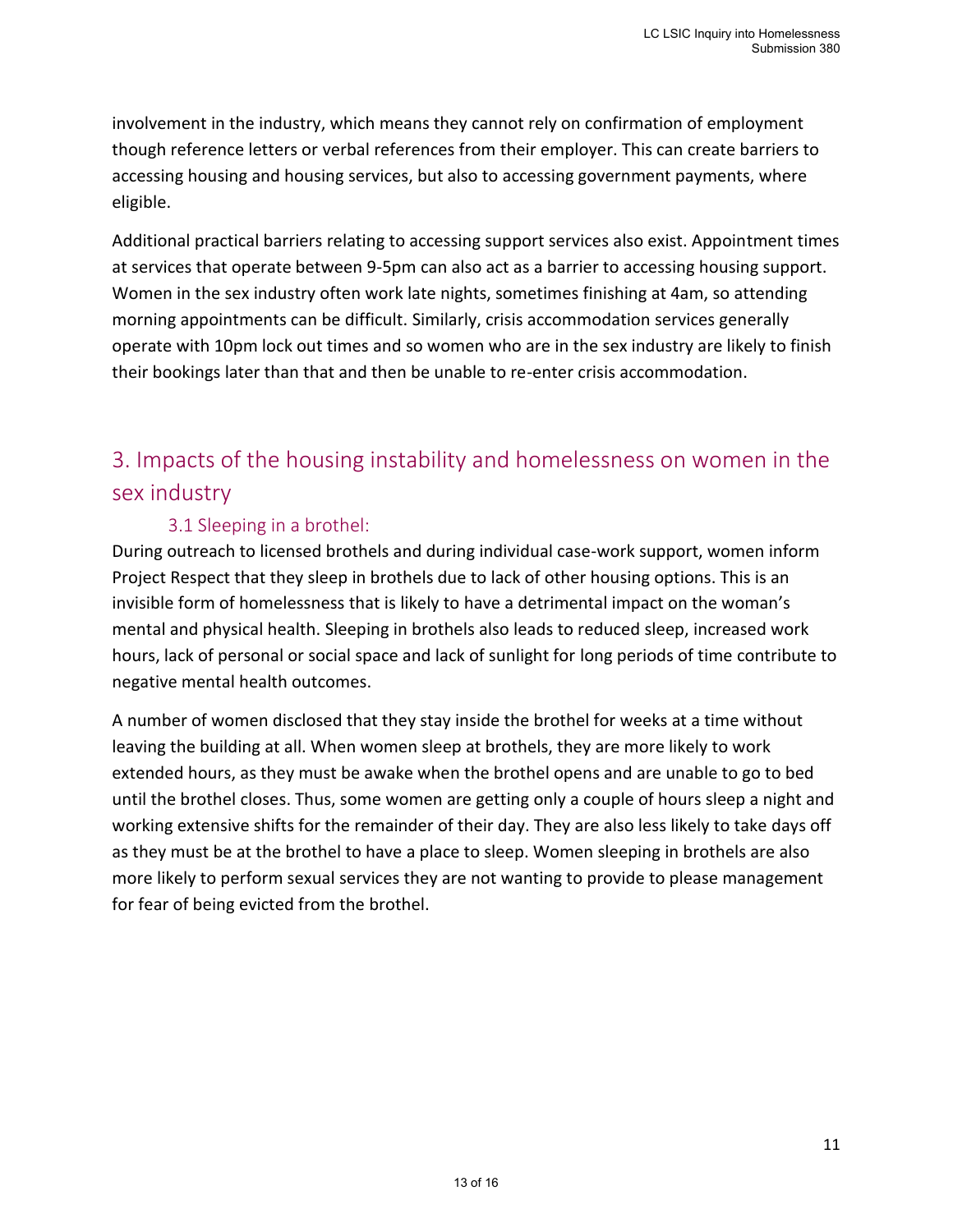*Adriana\*, an Australian woman, experienced homelessness on and off for several years as a consequence of severe family violence and a lack of suitable housing options. During one period of homelessness Adriana was working in a brothel and management allowed Adriana to live at the brothel. Management forced Adriana to work night and day to the point where Adriana had not seen day light in 8 months.*  Submission 380

*During this time Adriana was coerced to use drugs in order to cope with the long working hours. As a result, Adriana developed a dependency to substances. Adriana's substance use made her more vulnerable to harm on many levels as it impacted her judgement and decision-making capacity. These exploitative conditions also exposed Adriana to increased work-based violence, as well as taking a huge toll on her emotional, psychological and physical wellbeing.* 

### <span id="page-13-0"></span>3.2 Mental health:

Women's experiences of exploitation, combined by the uncertainty created by pending visa applications which intersects with housing insecurity, social isolation, history of trauma and financial hardship, is detrimental to women's mental health. In the 2017-2018 financial year, 89% of women from the sex industry individually supported experienced mental health issues, and 100% of the women trafficked individually supported experienced mental health issues. All of the women trafficked experienced homelessness or housing instability.<sup>5</sup>

17% of the women individually supported were involuntarily admitted to psychiatric facilities due to mental health decline. While involuntary in-patient hospital admissions provide the opportunity for women to stabilise their mental health, it often means they lose whatever housing they had in place due to non-payment of rent, placing them back in at-risk and vulnerable situations upon discharge.

# <span id="page-13-1"></span>4. Other intersections:

### <span id="page-13-2"></span>4.1 Family Violence

Experiencing family violence increases the risk of homelessness for women. Project Respect has worked with many women in the sex industry and women trafficked who have disclosed their situation of insecure housing or homelessness as a direct result of family violence. This can be due to leaving a violent relationship, or as a form of control as an outcome of family violence. In addition to this, women with experience of the sex industry experience specific forms of family violence which often go unrecognised by the service system, preventing women from accessing the services they require. This includes intimate partners forcing and/or controlling women in to the sex industry to earn an income and forcing them to perform sexual activities in their home.

<sup>5</sup> PR annual report 2019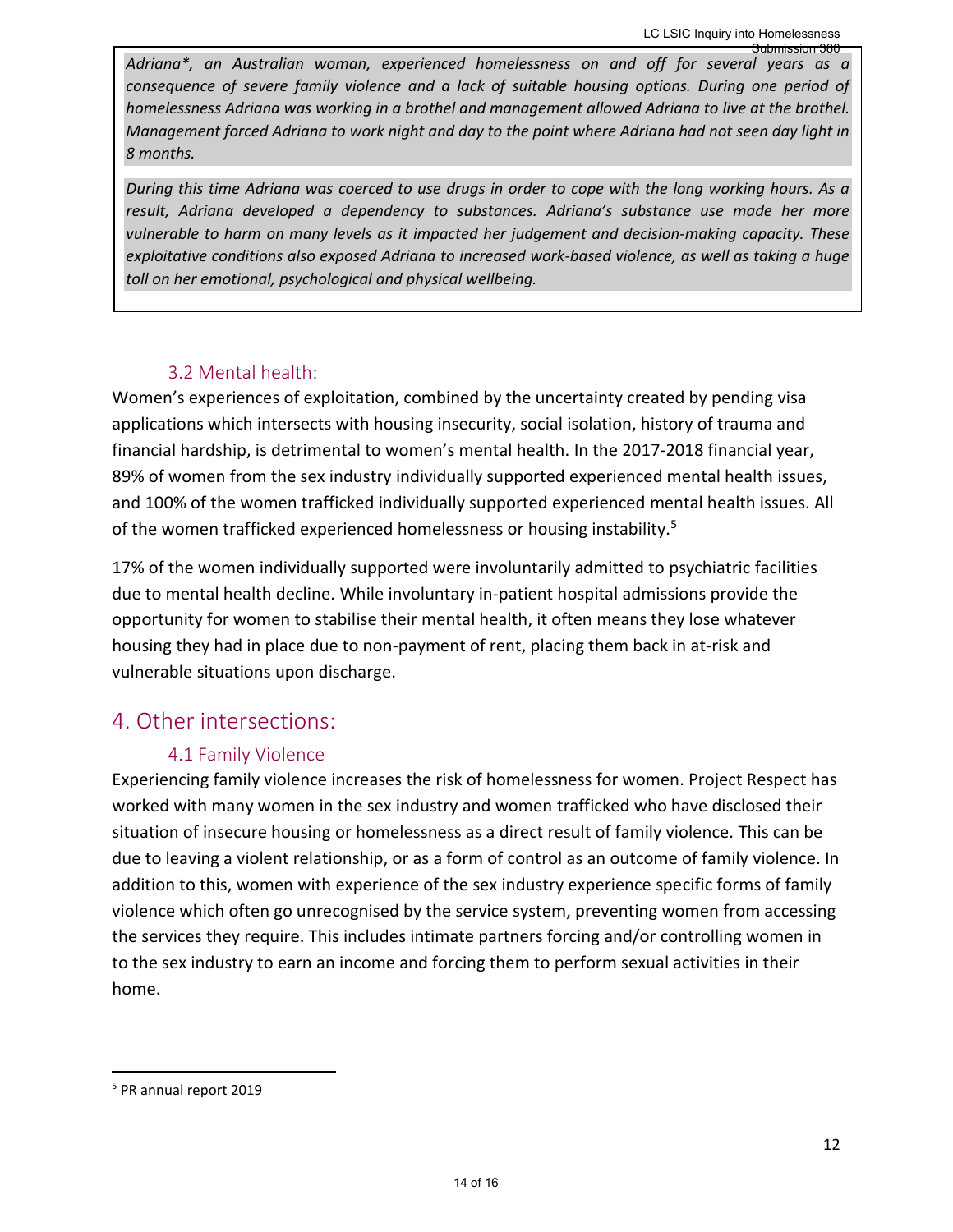Family violence, temporary visa status, experiences of trafficking and lack of structural supports all compound in overwhelmingly negative ways on women's health, safety and wellbeing. This leads to many women staying in or return to violent and unsafe relationships so as to not experience homelessness.

Jai-Woo\* was trafficked. She assisted the AFP with her trafficking case for 6 months, however, the AFP ceased the investigation as there was insufficient evidence to take the case further. As a result of this, Jai-Woo was exited from the government funded Support for Trafficked People Program, which provides wrap around support, including access to secure housing and the human trafficking visa pathway.

Jai-Woo was forced to apply for a protection visa as she has no alternative visa pathway, despite being trafficked in to the licensed sex industry in Victoria. She did not have working rights.

Jai-Woo had an extremely violent partner whom she was living with. At one point, she was hospitalised for 12 days as an outcome of violence he perpetrated on her. Despite this, she returned to him, as she had limited other options available to her due to her visa status and lack of employment.

### <span id="page-14-0"></span>4.2 Mature Age

Homelessness among older women is expected to increase with many structural and cultural factors leading to their economic disadvantage.<sup>6</sup> Mature-aged women are specifically vulnerable to homelessness with women over 55 spending an average 68 weeks to find work.<sup>7</sup> This is leaving many mature-aged women with little to no superannuation and struggling with their lack of confidence and skills to re-enter the workforce.<sup>8</sup> Project Respect has spoken to many women in the sex industry that have either entered or re-entered the sex industry as a mature-aged woman due to other work not being available to them.

### <span id="page-14-1"></span>4.3 Survival Sex

Some women are also particularly vulnerable to 'survival sex' which is where sex is exchanged for money, as well as food, clothing or shelter in an effort to stay off the street. This can leave vulnerable women (and others) in unsafe housing arrangements with no security. Survival sex especially impacts younger people, specifically women as these are the main 'requirements' in order to participate in the arrangement. Survival sex is a symptom of the structural failings of social services where young women would rather face this reality than live on the streets.

<sup>6</sup> Older Women's Risk of Homelessness: Background Paper

<sup>7</sup> [https://www.humanrights.gov.au/our-work/disability-rights/publications/willing-work-national-inquiry](https://www.humanrights.gov.au/our-work/disability-rights/publications/willing-work-national-inquiry-employment-discrimination)[employment-discrimination](https://www.humanrights.gov.au/our-work/disability-rights/publications/willing-work-national-inquiry-employment-discrimination)

<sup>8</sup> Fitted for work